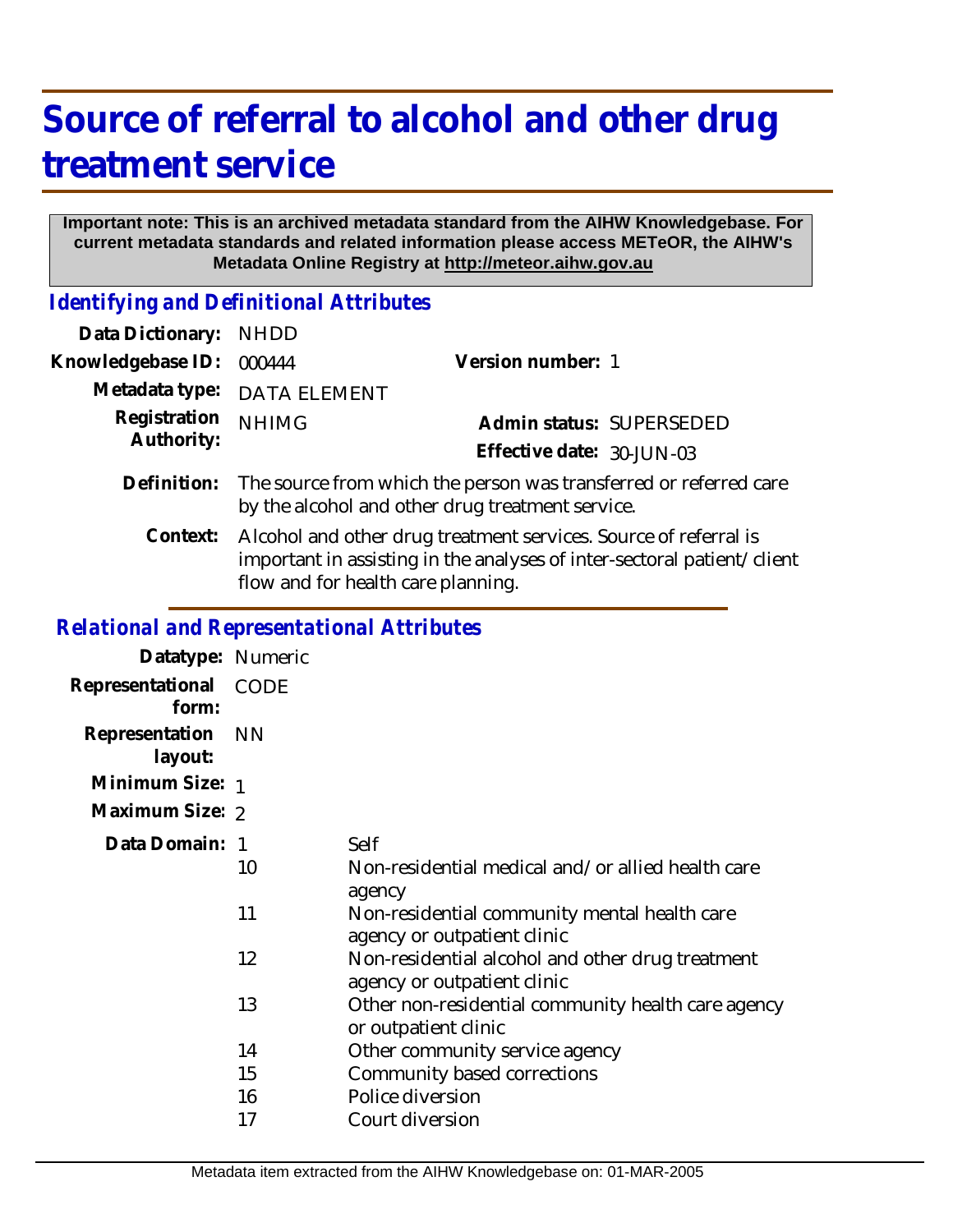- 18 **Other**
- $\mathfrak{D}$ Family member/friend
- 3 General practitioner
- 4 Medical specialist
- 5 Psychiatric hospital
- 6 Other hospital
- 7 Residential community mental health care unit
- 8 Residential alcohol and other drug treatment/care unit
- 9 Other residential community care unit
- 99 Not stated/inadequately described
- Guide For Use: 3 General practitioner includes vocationally registered general practitioners, vocationally registered general practitioner trainees and other primary-care medical practitioners in private practice

4 Includes specialists in private practice.

Includes public and private hospitals, hospitals specialising in dental, ophthalmic aids and other specialised medical or surgical care, satellite

units managed and staffed by a hospital, Emergency Departments of hospitals, and Mothercraft hospitals. Excludes outpatient clinics (which should be coded to 14-17), Non-residential community health care agencies or outpatient clinics.

7-9 Includes settings in which persons reside temporarily at an accommodation unit providing support, non-acute care and other services to people with particular personal, social or behavioural problems. Includes mental health care units for people with severe mental illness or severe psychosocial disability and drug and alcohol residential treatment units.

10 Non-residential service centres that operate a range of medical and/or allied health services from a centre-based establishment, including blood donation centres, breast-screening clinics, dental clinics, general medical centres, HIV or AIDS clinics, sexual health clinics; day procedure centres or facilities, Aboriginal medical centres. Excludes any of the above operating from hospital outpatient clinics, which should be coded to 17 Other nonresidential community health care agency or outpatient clinic.

11-13 Non-residential centre-based establishments providing a range of community-based health services, including community health centres, family planning centres, maternal and child health centres, migrant women's health centres, multipurpose health centres.